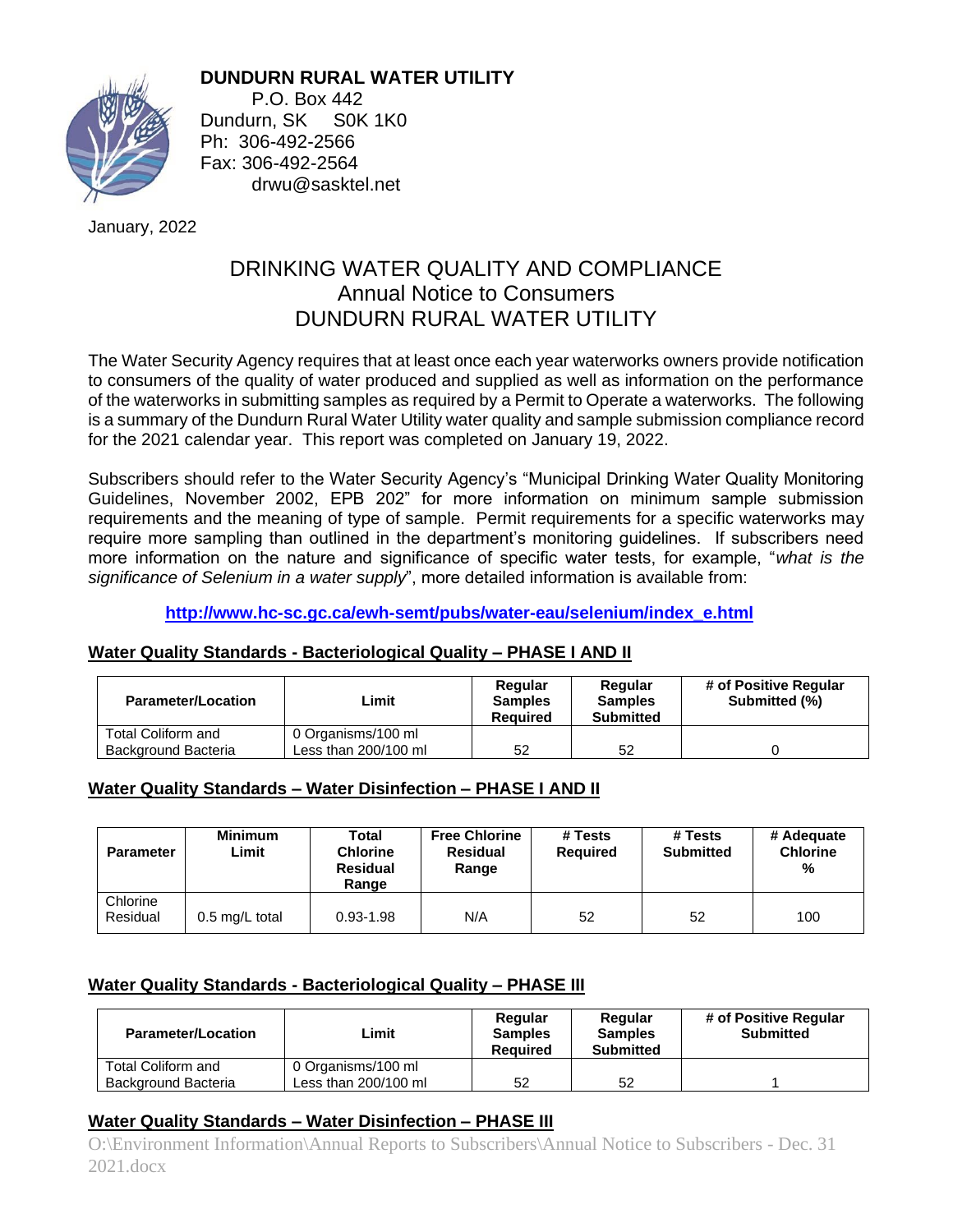### **Annual Notice to Consumers**

Dundurn Rural Water Utility **Page 2 of 4** 

| <b>Parameter</b> | <b>Minimum</b><br>Limit | <b>Total Chlorine</b><br>Residual<br>Range | <b>Free Chlorine</b><br><b>Residual</b><br>Range | # Tests<br><b>Required</b> | # Tests<br><b>Submitted</b> | # Adequate<br><b>Chlorine</b><br>% |
|------------------|-------------------------|--------------------------------------------|--------------------------------------------------|----------------------------|-----------------------------|------------------------------------|
| Chlorine         |                         |                                            |                                                  |                            |                             |                                    |
| Residual         | 0.5 mɑ/L total          | 1.47-1.97                                  | N/A                                              | 52                         | 52                          | 100                                |

#### **Water Disinfection – Chlorine Residual in Distribution System for Test Results for Entire Year – PHASE I AND II**

| <b>Parameter</b> | <b>Minimum</b><br>Limit (mg/L) | Total<br><b>Chlorine</b><br><b>Residual</b><br>Range | <b>Free Chlorine</b><br><b>Residual</b><br>Range | # of Tests<br><b>Required</b> | # of<br><b>Tests</b><br><b>Submitted</b> | # with<br>Adequate<br><b>Chlorine</b> |
|------------------|--------------------------------|------------------------------------------------------|--------------------------------------------------|-------------------------------|------------------------------------------|---------------------------------------|
| Chlorine         |                                |                                                      |                                                  |                               |                                          |                                       |
| Residual         | $0.5$ mg/L total               | $0.75 - 2.01$                                        | N/A                                              | 365                           | 365                                      | 365                                   |

#### **Water Disinfection – Chlorine Residual in Distribution System for Test Results for Entire Year – PHASE III**

| <b>Parameter</b> | <b>Minimum</b><br>Limit (mg/L) | Total<br><b>Chlorine</b><br><b>Residual</b><br>Range | <b>Free Chlorine</b><br><b>Residual</b><br>Range | # of Tests<br><b>Required</b> | # of<br><b>Tests</b><br><b>Submitted</b> | # with<br><b>Adequate</b><br><b>Chlorine</b> |
|------------------|--------------------------------|------------------------------------------------------|--------------------------------------------------|-------------------------------|------------------------------------------|----------------------------------------------|
| Chlorine         |                                |                                                      |                                                  |                               |                                          |                                              |
| Residual         | $0.5$ mg/L total               | $1.16 - 2.18$                                        | N/A                                              | 365                           | 365                                      | 365                                          |

**Water is supplied by the City of Saskatoon and is chloraminated and therefore free chlorine residuals are not recorded. The system operates on the total chlorine residual.**

# **Trihalomethanes – PHASE I > Tests to Recommence 2023**

| <b>Parameter/Location</b> | ∟imit<br>IMAC (uq/L) | <b>Sample</b><br>Result<br>(average) | # of<br><b>Samples</b><br><b>Required</b> | # of<br><b>Samples</b><br><b>Submitted</b> |
|---------------------------|----------------------|--------------------------------------|-------------------------------------------|--------------------------------------------|
| Trihalomethanes           | 100                  | N/A                                  | N/A                                       | N/A                                        |

#### **Trihalomethanes – PHASE III > Tests to Recommence 2023**

| <b>Parameter/Location</b> | ∟imit<br>IMAC (uq/L) | <b>Sample</b><br><b>Result</b><br>(average) | # of<br><b>Samples</b><br><b>Required</b> | # of<br><b>Samples</b><br><b>Submitted</b> |
|---------------------------|----------------------|---------------------------------------------|-------------------------------------------|--------------------------------------------|
| <b>Trihalomethanes</b>    | 100                  | N/A                                         | N/A                                       | N/A                                        |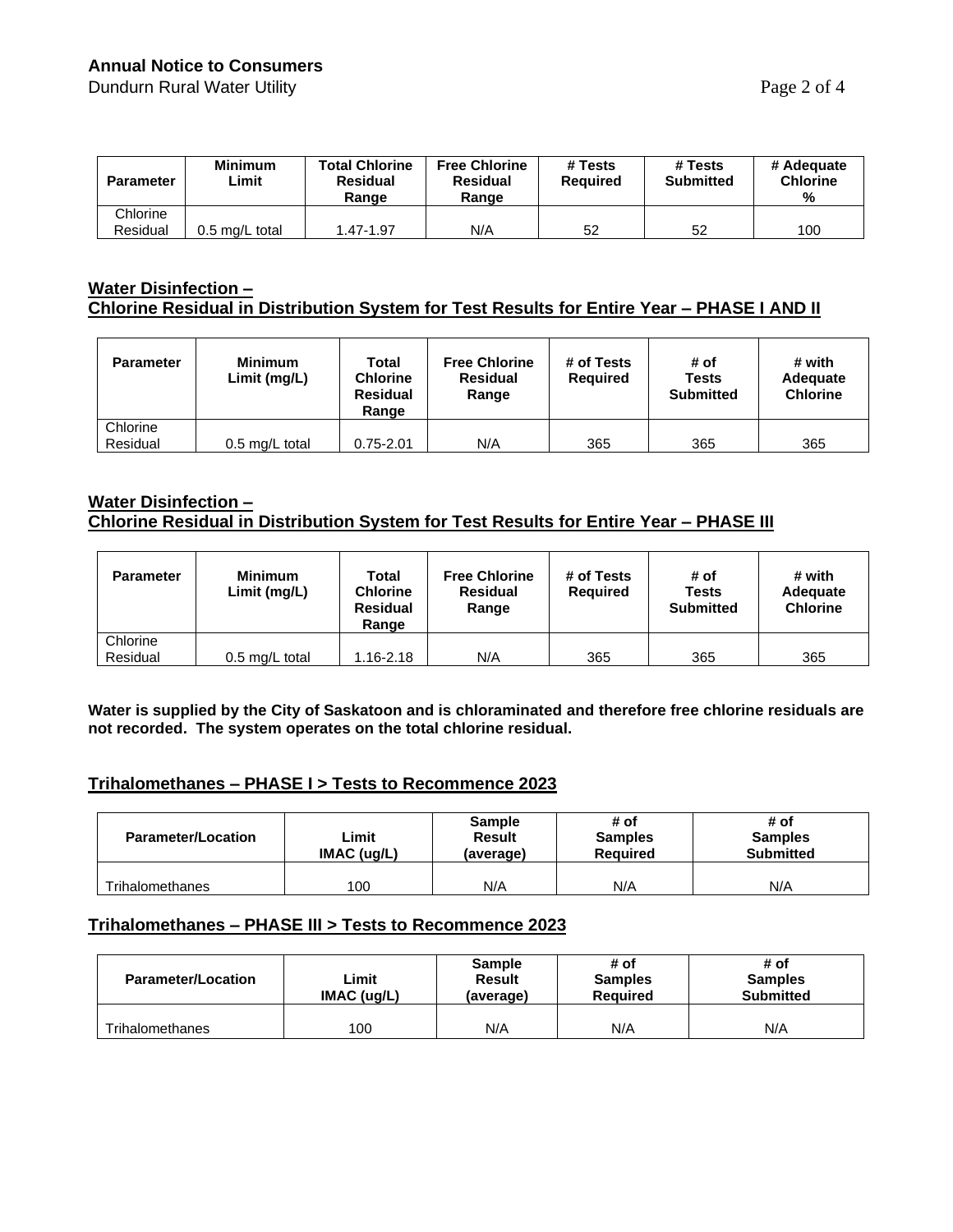### **Turbidity – PHASE I**

| <b>Parameter/Location</b> | <b>Aesthetic</b><br><b>Objective</b>                             | <b>Sample</b><br>Range | # of<br><b>Samples</b><br><b>Required</b> | # of<br><b>Samples</b><br><b>Submitted</b> |
|---------------------------|------------------------------------------------------------------|------------------------|-------------------------------------------|--------------------------------------------|
| Turbidity                 | No Objective<br>Required<br>(Previous Objective<br>Was: 5.0 NTU) | $0.09 - 0.26$          | 365                                       | 365                                        |

### **Turbidity – PHASE III**

| <b>Parameter/Location</b> | <b>Aesthetic</b><br><b>Objective</b>                             | <b>Sample</b><br>Range | # of<br><b>Samples</b><br><b>Required</b> | # of<br><b>Samples</b><br><b>Submitted</b> |
|---------------------------|------------------------------------------------------------------|------------------------|-------------------------------------------|--------------------------------------------|
| Turbidity                 | No Objective<br>Required<br>(Previous Objective<br>Was: 5.0 NTU) | $0.08 - 0.28$          | 365                                       | 365                                        |

**\*\*\*Turbidity Requirements are regulated at water treatment plant in Saskatoon.**

#### **Halo Acetic Acids – PHASE I > Tests to Recommence 2023**

| <b>Parameter/Location</b> | Limit<br>IMAC (uq/L) | <b>Sample</b><br><b>Results</b><br>(average) | # of<br><b>Samples</b><br><b>Required</b> | # of<br><b>Samples</b><br><b>Submitted</b> |
|---------------------------|----------------------|----------------------------------------------|-------------------------------------------|--------------------------------------------|
| Halo Acetic Acids         | 80                   | N/A                                          | N/A                                       | N/A                                        |

### **Halo Acetic Acids – PHASE III > Tests to Recommence 2023**

| <b>Parameter/Location</b> | ∟imit<br>IMAC (uq/L) | <b>Sample</b><br><b>Results</b><br>(average) | # of<br><b>Samples</b><br><b>Required</b> | # of<br><b>Samples</b><br><b>Submitted</b> |
|---------------------------|----------------------|----------------------------------------------|-------------------------------------------|--------------------------------------------|
| Halo Acetic Acids         | 80                   | N/A                                          | N/A                                       | N/A                                        |

### **NOTE:**

The following test results are **not** required for the Dundurn Rural Water Utility. However, the City of [Saskatoon](http://www.saskatoon.ca/), (www.Saskatoon.ca) whom the Dundurn Rural Water Utility buys treated water from, is required to submit water samples to the Provincial Laboratory in Saskatoon.

To see the results of the following tests please go to this site:

[www.saskatchewan.ca](http://www.saskatchewan.ca/) Click on '*Drinking Water Quality'*, Click on *Drinking Water Quality – (yellow tab)*, Click on Sample Tests Under Which location do you want to search? - Choose *Saskatoon Waterworks* And finally Click on Search.